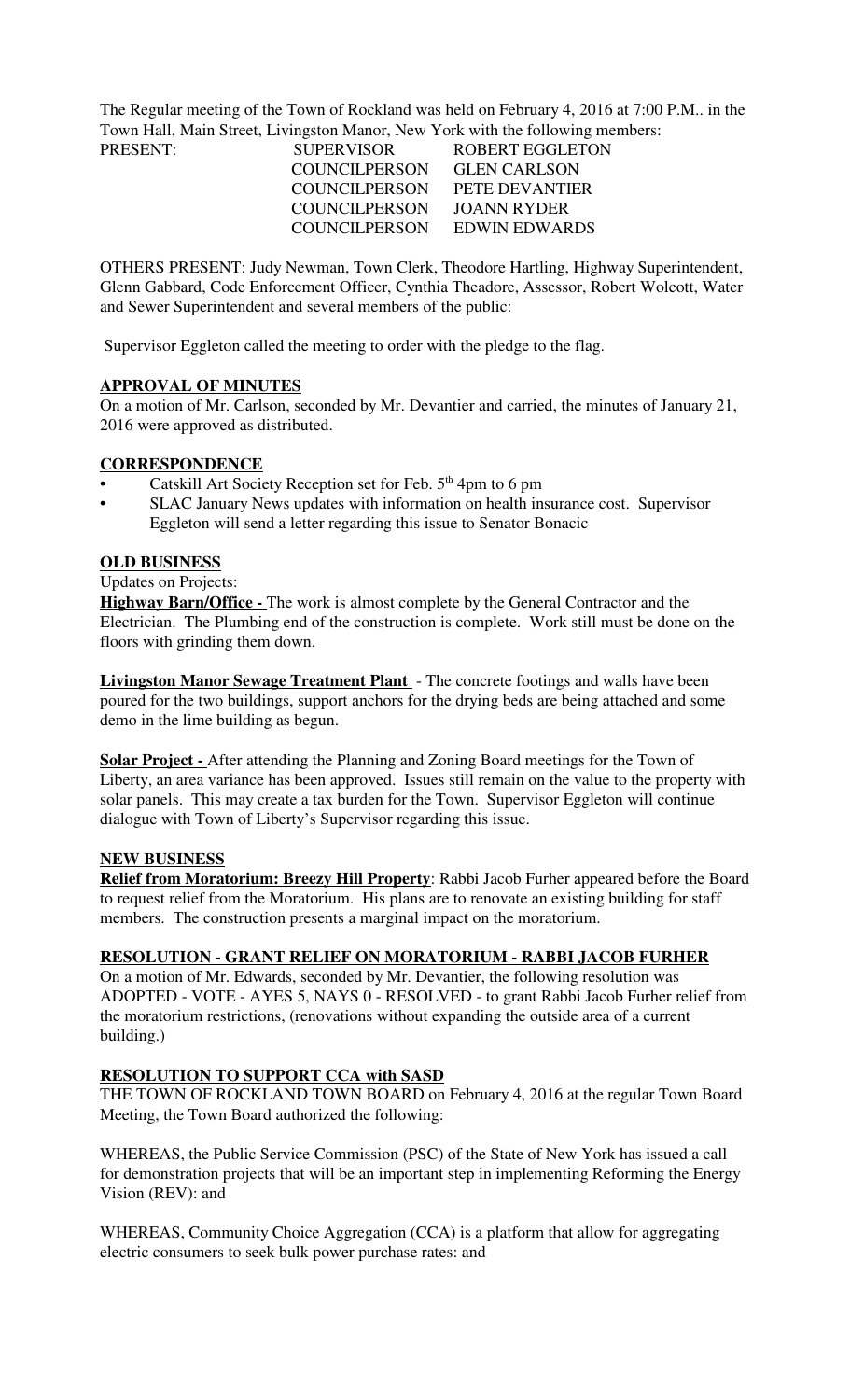## *REGULAR MEETING, TOWN OF ROCKLAND, FEBRUARY 4, 2016*

WHEREAS, CCA holds the potential to lower residential and commercial electric rates, which will provide a significant benefit to residents and business owners in the Town of Rockland: and

WHEREAS, locally produced clean energy from solar, wind, biomass and micro hydro can help develop a clean energy economy for Sullivan County: and

WHEREAS, Sullivan Alliance for Sustainable Development (SASD) has the desire and capacity to move a CCA application to the Public Service Commission

NOW, THEREFORE, BE IT RESOLVED that the Town of Rockland supports SASD's application to the PSC for a county-wide CCA and for SASD to be the initiating organization.

Motion by Mr. Edwards, seconded by Mr. Carlson motion carried 5 Ayes.

### **RESOLUTION - RAIMONDO'S LIQUOR LICENSE**

On a motion of Mr. Devantier, seconded by Mr. Carlson and carried, the Board had no objections for Raimondo's Restaurant to renew their liquor license. 5 Ayes

At a regular meeting of the Town Board of the Town of Rockland, Sullivan County, New York, held at the Town Hall, 95 Main Street, Livingston Manor, New York, in said Town, on the  $4<sup>th</sup>$  day of February, 2016 at 7:00 p.m. prevailing time.

The meeting was called to order by Supervisor Eggleton and upon roll being called, the following were:

| PRESENT: Supervisor |               | Robert Eggleton      |
|---------------------|---------------|----------------------|
|                     | Councilperson | Glen Carlson         |
|                     | Councilperson | <b>Edwin Edwards</b> |
|                     | Councilperson | Peter Devantier      |
|                     | Councilperson | Joann Ryder          |

ABSENT: None

The following resolution was introduced by Councilperson Edwards, who moved its adoption, and seconded by Councilperson Carlson to wit:

**BE IT RESOLVED**, that introductory Local Law No. 1 of the Year 2016 entitled "A local law amending Chapter 158, entitled 'Taxation', of the Code of the Town of Rockland" is hereby introduced before the Town Board of the Town of Rockland, Sullivan County, State of New York; and

**BE IT FURTHER RESOLVED,** that copies of the aforesaid local law, be laid upon the desk of each member of the Town Board; and

**BE IT FURTHER RESOLVED,** that the Town Board hold a public hearing on said local law at the Town Hall, 95 Main Street, Livingston Manor, New York, at 7:00 p.m., prevailing time, on February 18, 2016; and

**BE IT FURTHER RESOLVED,** that the Town Clerk publish or cause to be published a public notice in the Sullivan County Democrat, of said public hearing at least five (5) days prior thereto.

The question of the adoption of the foregoing resolution was duly put to a vote on roll call, resulting as follows:

| Supervisor Robert Eggleton                          | voting | AYE |  |  |
|-----------------------------------------------------|--------|-----|--|--|
| Councilperson Glen Carlson                          | voting | AYE |  |  |
| Councilperson Edwin Edwards                         | voting | AYE |  |  |
| Councilperson Peter DeVantier                       | voting | AYE |  |  |
| Councilperson Joann Ryder                           | voting | AYE |  |  |
| The resolution was thereupon declared duly adopted. |        |     |  |  |

**Water/Sewer Weekend Duty Schedule** was distributed to the Board for review.